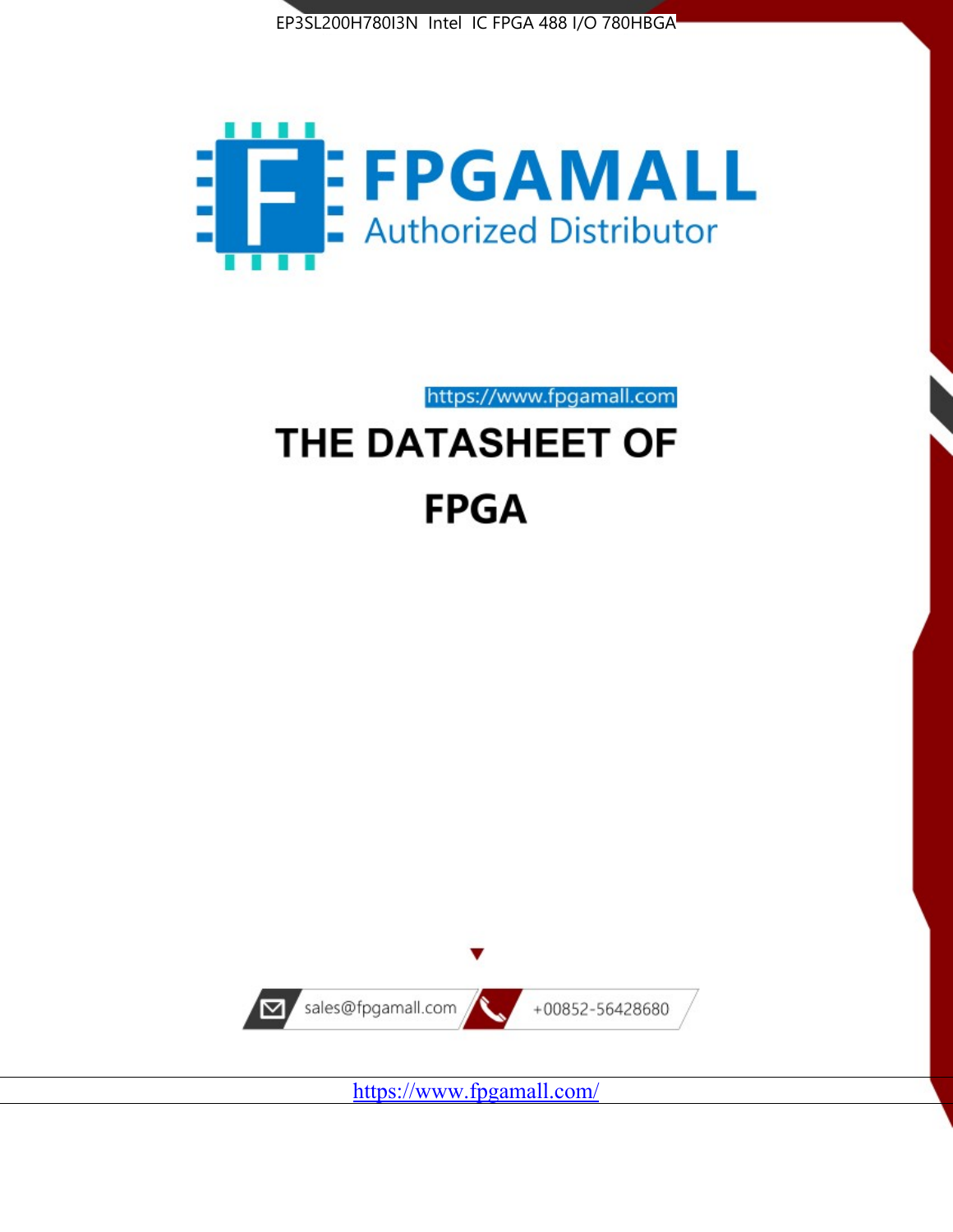EP3SL200H780I3N Intel IC FPGA 488 I/O 780HBGA



# **1. Stratix III Device Family Overview**

**SIII51001-1.8**

The Stratix® III family provides one of the most architecturally advanced, high-performance, low-power FPGAs in the marketplace.

Stratix III FPGAs lower power consumption through Altera's innovative Programmable Power Technology, which provides the ability to turn on the performance where needed and turn down the power consumption for blocks not in use. Selectable Core Voltage and the latest in silicon process optimizations are also employed to deliver the industry's lowest power, high-performance FPGAs.

Specifically designed for ease of use and rapid system integration, the Stratix III FPGA family offers two variants optimized to meet different application needs:

- The Stratix III *L* family provides balanced logic, memory, and multiplier ratios for mainstream applications.
- The Stratix III *E* family is memory- and multiplier-rich for data-centric applications.

Modular I/O banks with a common bank structure for vertical migration lend efficiency and flexibility to the high-speed I/O. Package and die enhancements with dynamic on-chip termination, output delay, and current strength control provide best-in-class signal integrity.

Based on a 1.1-V, 65-nm all-layer copper SRAM process, the Stratix III family is a programmable alternative to custom ASICs and programmable processors for high-performance logic, digital signal processing (DSP), and embedded designs.

Stratix III devices include optional configuration bit stream security through volatile or non-volatile 256-bit Advanced Encryption Standard (AES) encryption. Where ultra-high reliability is required, Stratix III devices include automatic error detection circuitry to detect data corruption by soft errors in the configuration random-access memory (CRAM) and user memory cells.

## **Features Summary**

Stratix III devices offer the following features:

- 48,000 to 338,000 equivalent logic elements (LEs) (refer to Table 1–1)
- 2,430 to 20,497 Kbits of enhanced TriMatrix memory consisting of three RAM block sizes to implement true dual-port memory and FIFO buffers
- High-speed DSP blocks provide dedicated implementation of 9×9, 12×12, 18×18, and 36×36 multipliers (at up to 550 MHz), multiply-accumulate functions, and finite impulse response (FIR) filters
- I/O:GND:PWR ratio of 8:1:1 along with on-die and on-package decoupling for robust signal integrity
- Programmable Power Technology, which minimizes power while maximizing device performance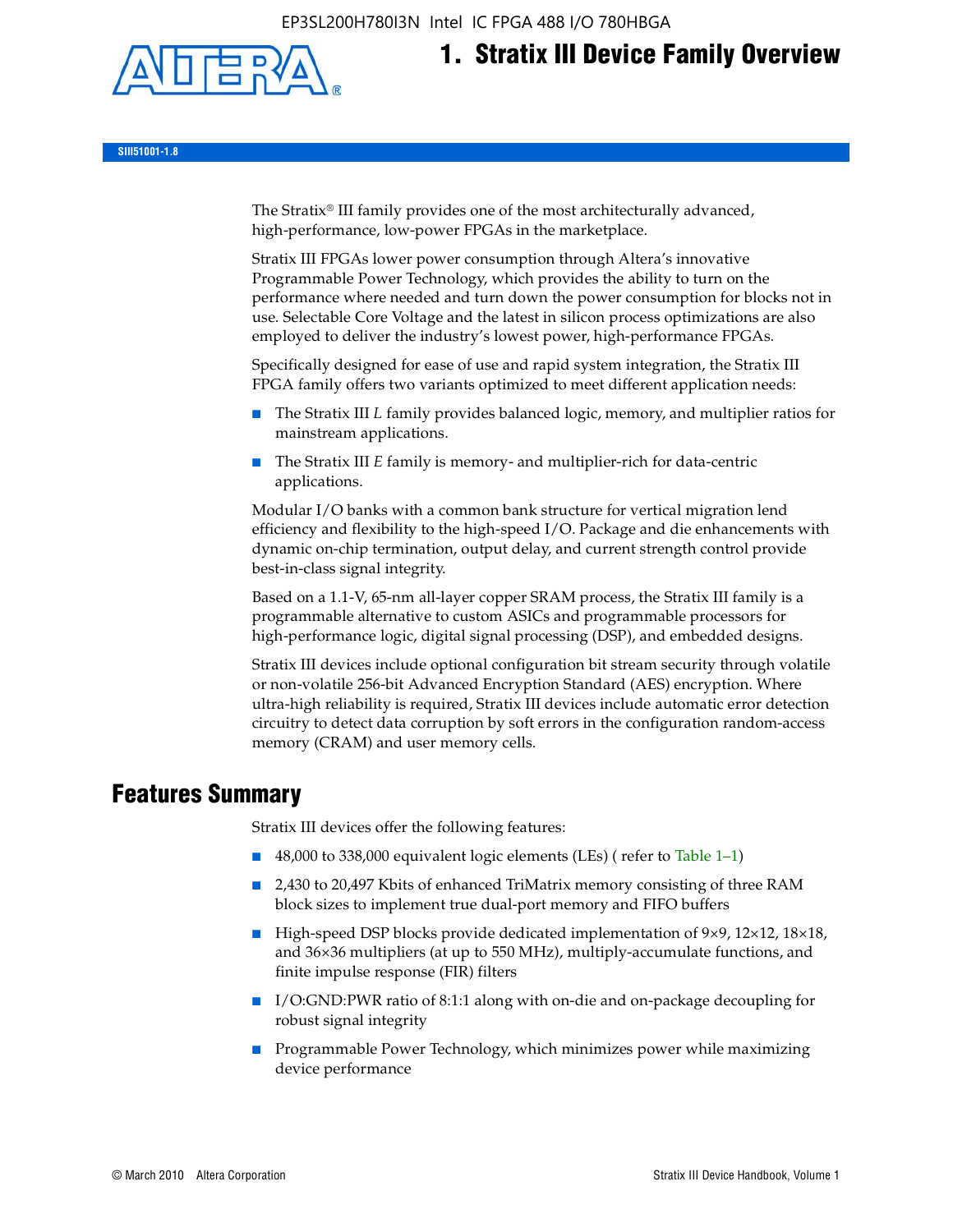- Selectable Core Voltage, available in low-voltage devices (L ordering code suffix), enables selection of lowest power or highest performance operation
- Up to 16 global clocks, 88 regional clocks, and 116 peripheral clocks per device
- Up to 12 phase-locked loops (PLLs) per device that support PLL reconfiguration, clock switchover, programmable bandwidth, clock synthesis, and dynamic phase shifting
- Memory interface support with dedicated DQS logic on all I/O banks
- Support for high-speed external memory interfaces including DDR, DDR2, DDR3 SDRAM, RLDRAM II, QDR II, and QDR II+ SRAM on up to 24 modular I/O banks
- Up to 1,104 user I/O pins arranged in 24 modular I/O banks that support a wide range of industry I/O standards
- Dynamic On-Chip Termination (OCT) with auto calibration support on all  $I/O$ banks
- High-speed differential I/O support with serializer/deserializer (SERDES) and dynamic phase alignment (DPA) circuitry for 1.6 Gbps performance
- Support for high-speed networking and communications bus standards including SPI-4.2, SFI-4, SGMII, Utopia IV, 10 Gigabit Ethernet XSBI, Rapid I/O, and NPSI
- The only high-density, high-performance FPGA with support for 256-bit AES volatile and non-volatile security key to protect designs
- Robust on-chip hot socketing and power sequencing support
- Integrated cyclical redundancy check (CRC) for configuration memory error detection with critical error determination for high availability systems support
- Built-in error correction coding (ECC) circuitry to detect and correct data errors in M144K TriMatrix memory blocks
- Nios<sup>®</sup> II embedded processor support
- Support for multiple intellectual property megafunctions from Altera® MegaCore® functions and Altera Megafunction Partners Program (AMPPSM)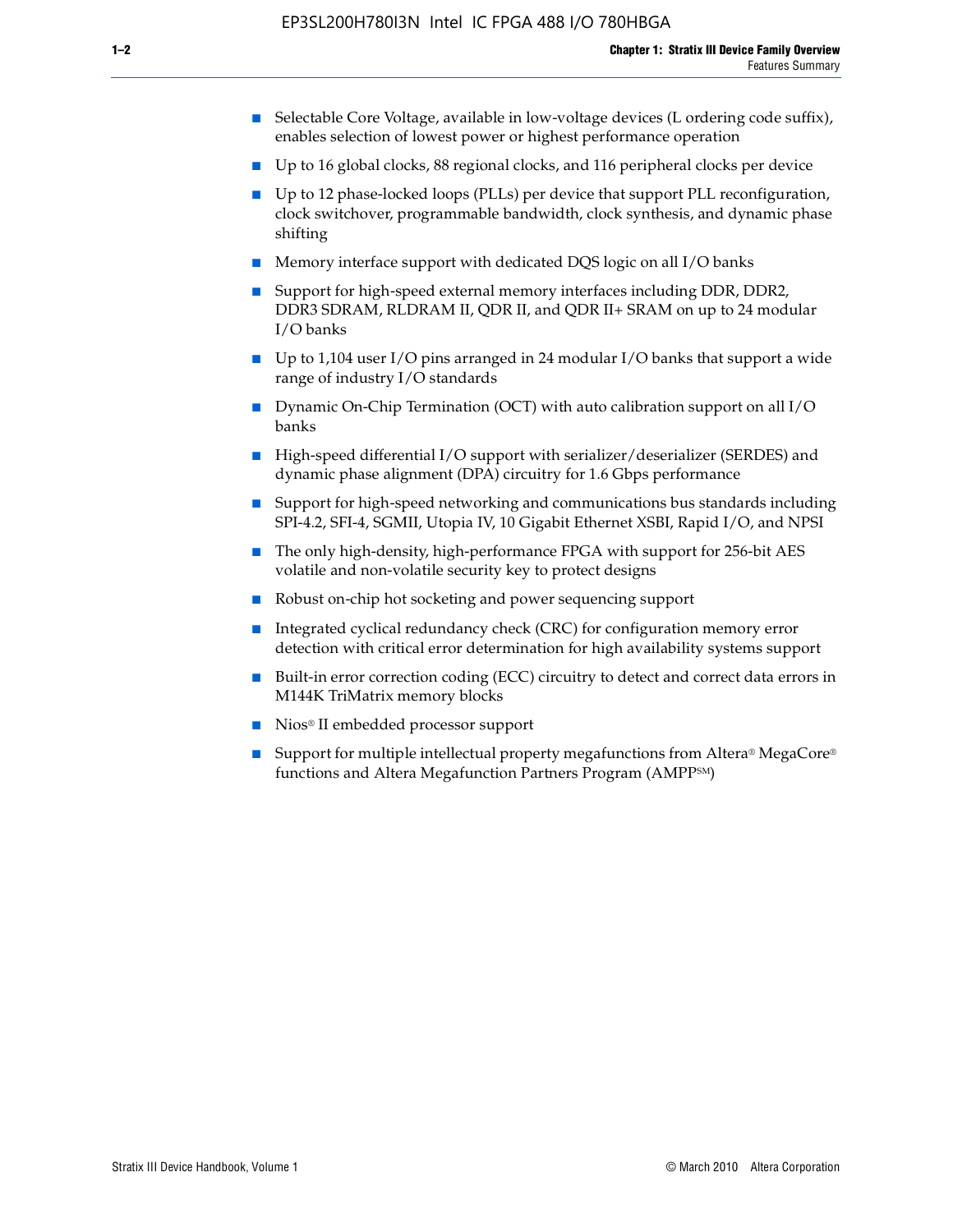#### Table 1–1 lists the Stratix III FPGA family features.

|                                | Device/<br><b>Feature</b> | <b>ALMs</b> | LEs    | M9K<br><b>Blocks</b> | <b>M144K</b><br><b>Blocks</b> | <b>MLAB</b><br><b>Blocks</b> | <b>Total</b><br><b>Embedded</b><br><b>RAM Kbits</b> | <b>MLAB</b><br><b>RAM</b><br><b>Kbits</b><br>(1) | <b>Total</b><br><b>RAM</b><br>Kbits $(2)$ | $18\times18$ -bit<br><b>Multipliers</b><br>(FIR Mode) | <b>PLL</b><br>(3, |
|--------------------------------|---------------------------|-------------|--------|----------------------|-------------------------------|------------------------------|-----------------------------------------------------|--------------------------------------------------|-------------------------------------------|-------------------------------------------------------|-------------------|
|                                | EP3SL50                   | 19K         | 47.5K  | 108                  | 6                             | 950                          | 1,836                                               | 297                                              | 2,133                                     | 216                                                   | 4                 |
| Stratix III<br>Logic<br>Family | EP3SL70                   | 27K         | 67.5K  | 150                  | 6                             | 1,350                        | 2,214                                               | 422                                              | 2,636                                     | 288                                                   | 4                 |
|                                | EP3SL110                  | 43K         | 107.5K | 275                  | 12                            | 2,150                        | 4,203                                               | 672                                              | 4,875                                     | 288                                                   | 8                 |
|                                | EP3SL150                  | 57K         | 142.5K | 355                  | 16                            | 2,850                        | 5,499                                               | 891                                              | 6,390                                     | 384                                                   | 8                 |
|                                | EP3SL200                  | 80K         | 200K   | 468                  | 36                            | 4,000                        | 9,396                                               | 1,250                                            | 10,646                                    | 576                                                   | 12                |
|                                | EP3SL340                  | 135K        | 337.5K | 1,040                | 48                            | 6,750                        | 16,272                                              | 2,109                                            | 18,381                                    | 576                                                   | 12                |
|                                | EP3SE50                   | 19K         | 47.5K  | 400                  | 12                            | 950                          | 5,328                                               | 297                                              | 5,625                                     | 384                                                   | 4                 |
| Stratix III                    | EP3SE80                   | 32K         | 80K    | 495                  | 12                            | 1,600                        | 6.183                                               | 500                                              | 6,683                                     | 672                                                   | 8                 |
| Enhanced<br>Family             | EP3SE110                  | 43K         | 107.5K | 639                  | 16                            | 2,150                        | 8.055                                               | 672                                              | 8,727                                     | 896                                                   | 8                 |
|                                | EP3SE260                  | 102K        | 255K   | 864                  | 48                            | 5,100                        | 14,688                                              | 1,594                                            | 16,282                                    | 768                                                   | 12                |

**Table 1–1.** FPGA Family Features for Stratix III Devices

**Notes to Table 1–1:**

(1) MLAB ROM mode supports twice the number of MLAB RAM Kbits.

(2) For total ROM Kbits, use this equation to calculate: Total ROM Kbits = Total Embedded RAM Kbits +  $[(# of MLAB blocks × 640)/1024]$ 

(3) The availability of the PLLs shown in this column is based on the device with the largest package. Refer to the *[Clock Networks and PLLs in Stratix](http://www.altera.com/literature/hb/stx3/stx3_siii51006.pdf)  [III Devices](http://www.altera.com/literature/hb/stx3/stx3_siii51006.pdf)* chapter in volume 1 of the *Stratix III Device Handbook* for the availability of the PLLs for each device.

> The Stratix III logic family (*L*) offers balanced logic, memory, and multipliers to address a wide range of applications, while the enhanced family (*E*) offers more memory and multipliers per logic and is ideal for wireless, medical imaging, and military applications.

Stratix III devices are available in space-saving FineLine BGA (FBGA) packages (refer to Table 1–2 and Table 1–3).

**PLLs**  *(3)*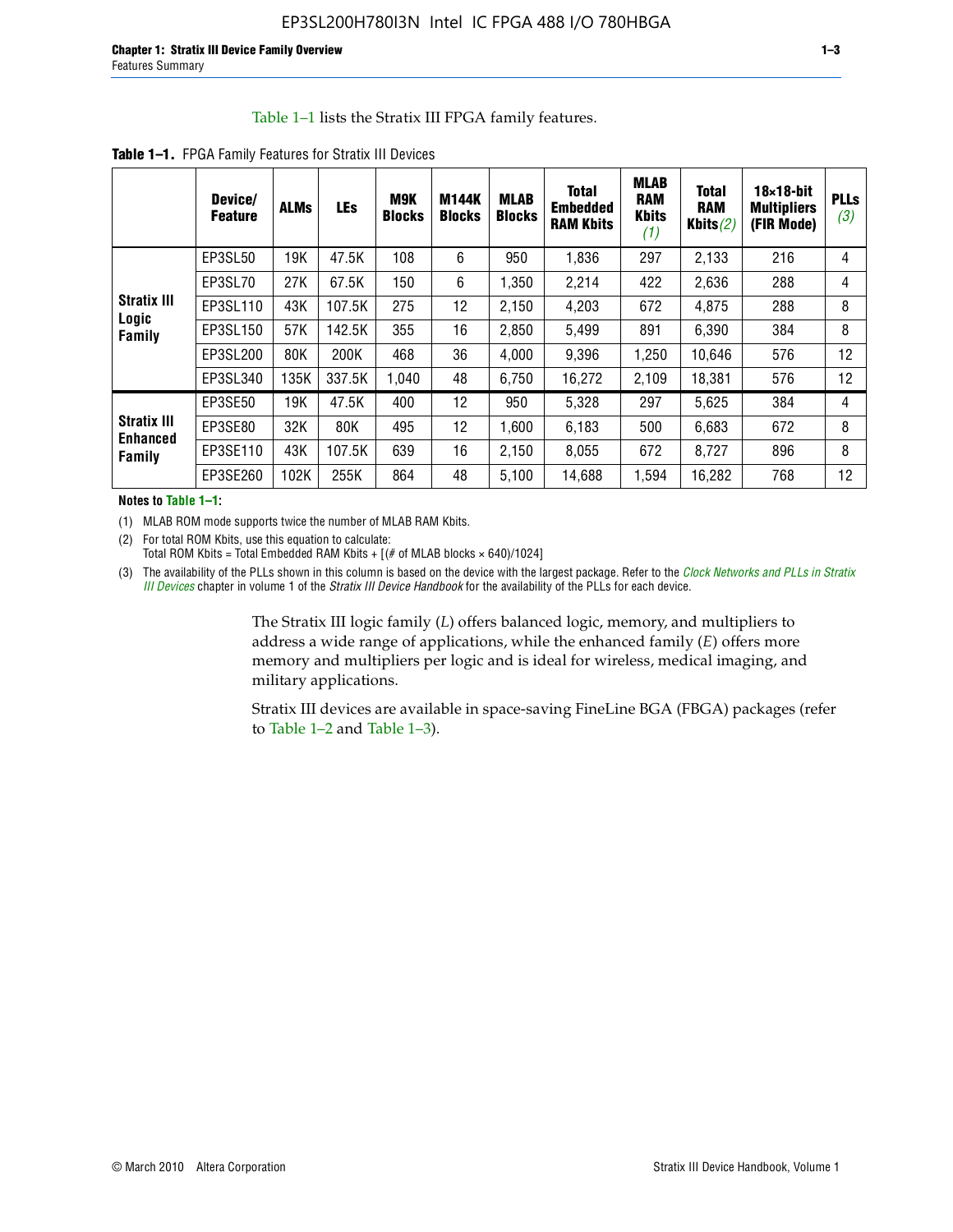Table 1–2 lists the Stratix III FPGA package options and I/O pin counts.

| <b>Device</b> | 484-Pin<br><b>FineLine</b><br>BGA(2) | <b>780-Pin</b><br><b>FineLine</b><br>BGA(2) | 1152-Pin<br><b>FineLine</b><br>BGA(2) | <b>1517-Pin</b><br><b>FineLine BGA</b><br>(3) | <b>1760-Pin</b><br><b>FineLine BGA</b><br>(3) |
|---------------|--------------------------------------|---------------------------------------------|---------------------------------------|-----------------------------------------------|-----------------------------------------------|
| EP3SL50       | 296                                  | 488                                         |                                       |                                               |                                               |
| EP3SL70       | 296                                  | 488                                         |                                       |                                               |                                               |
| EP3SL110      |                                      | 488                                         | 744                                   |                                               |                                               |
| EP3SL150      |                                      | 488                                         | 744                                   |                                               |                                               |
| EP3SL200      |                                      | 488 $(5)$                                   | 744                                   | 976                                           |                                               |
| EP3SL340      |                                      |                                             | 744(4)                                | 976                                           | 1,120                                         |
| EP3SE50       | 296                                  | 488                                         |                                       |                                               |                                               |
| EP3SE80       |                                      | 488                                         | 744                                   |                                               |                                               |
| EP3SE110      |                                      | 488                                         | 744                                   |                                               |                                               |
| EP3SE260      |                                      | 1488(5)                                     | 744                                   | 976                                           |                                               |

**Table 1–2.** Package Options and I/O Pin Counts *(Note 1)*

**Notes to Table 1–2:**

(1) The arrows indicate vertical migration.

- (2) All I/O pin counts include eight dedicated clock inputs (CLK1p, CLK1n, CLK3p, CLK3n, CLK8p, CLK8n, CLK10p, and CLK10n) that can be used for data inputs.
- (3) All I/O pin counts include eight dedicated clock inputs (CLK1p, CLK1n, CLK3p, CLK3n, CLK8p, CLK8n, CLK10p, and CLK10n) and eight dedicated corner PLL clock inputs (PLL\_L1\_CLKp, PLL\_L1\_CLKn, PLL\_L4\_CLKp, PLL\_L4\_CLKn, PLL\_R4\_CLKp, PLL\_R4\_CLKn, PLL\_R1\_CLKp, and PLL\_R1\_CLKn) that can be used for data inputs.
- (4) The EP3SL340 FPGA is offered only in the H1152 package, but not offered in the F1152 package.
- (5) The EP3SE260 and EP3SL200 FPGAs are offered only in the H780 package, but not offered in the F780 package.

All Stratix III devices support vertical migration within the same package (for example, you can migrate between the EP3SL50 and EP3SL70 devices in the 780-pin FineLine BGA package). Vertical migration allows you to migrate to devices whose dedicated pins, configuration pins, and power pins are the same for a given package across device densities.

To ensure that a board layout supports migratable densities within one package offering, enable the applicable vertical migration path within the Quartus® II software. On the Assignments menu, point to **Device** and click **Migration Devices**. You can migrate from the *L* family to the *E* family without increasing the number of LEs available. This minimizes the cost of vertical migration.

Table 1–3 lists the Stratix III FineLine BGA (FBGA) package sizes.

**Table 1–3.** FineLine BGA Package Sizes

| <b>Dimension</b>     | <b>484 Pin</b> | <b>780 Pin</b> | <b>1152 Pin</b> | <b>1517 Pin</b> | <b>1760 Pin</b> |
|----------------------|----------------|----------------|-----------------|-----------------|-----------------|
| Pitch (mm)           | 1.00           | 1.00           | 1.00            | 1.00            | 1.00            |
| Area $(mm2)$         | 529            | 841            | 1.225           | 1.600           | 1.849           |
| Length/Width (mm/mm) | 23/23          | 29/29          | 35/35           | 40/40           | 43/43           |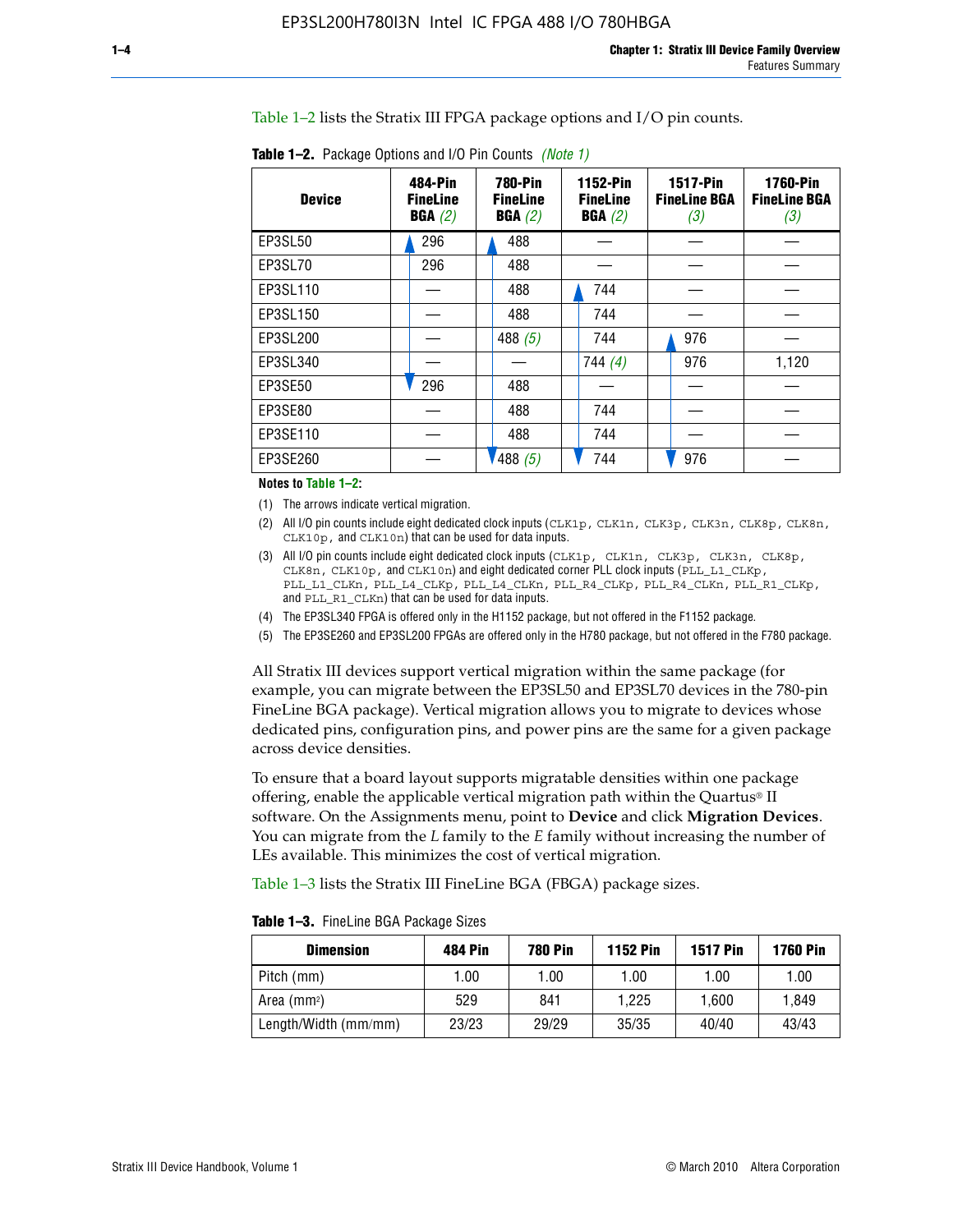Table 1–4 lists the Stratix III Hybrid FineLine BGA (HBGA) package sizes.

**Table 1–4.** Hybrid FineLine BGA Package Sizes

| <b>Dimension</b>        | <b>780 Pin</b> | <b>1152 Pin</b> |
|-------------------------|----------------|-----------------|
| Pitch (mm)              | 1.00           | 1.00            |
| Area (mm <sup>2</sup> ) | 1.089          | 1.600           |
| Length/Width (mm/mm)    | 33/33          | 40/40           |

Stratix III devices are available in up to three speed grades: –2, –3, and –4, with –2 being the fastest. Stratix III devices are offered in both commercial and industrial temperature range ratings with leaded and lead-free packages. Selectable Core Voltage is available in specially marked low-voltage devices (*L* ordering code suffix).

Table 1–5 lists the Stratix III device speed grades.

Table 1-5. Speed Grades for Stratix III Devices (Part 1 of 2)

| <b>Device</b> | <b>Temperature</b><br>Grade | 484 - Pin<br><b>FineLine</b><br><b>BGA</b> | <b>780-Pin</b><br><b>FineLine</b><br><b>BGA</b> | <b>780-Pin</b><br><b>Hybrid</b><br><b>FineLine</b><br><b>BGA</b> | 1152-Pin<br><b>FineLine</b><br><b>BGA</b> | 1152-Pin<br><b>Hybrid</b><br><b>FineLine</b><br><b>BGA</b> | <b>1517-Pin</b><br><b>FineLine</b><br><b>BGA</b> | 1760-Pin<br><b>FineLine</b><br><b>BGA</b> |
|---------------|-----------------------------|--------------------------------------------|-------------------------------------------------|------------------------------------------------------------------|-------------------------------------------|------------------------------------------------------------|--------------------------------------------------|-------------------------------------------|
| EP3SL50       | Commercial                  | $-2, -3, -4,$<br>$-4L$                     | $-2, -3, -4,$<br>$-4L$                          |                                                                  |                                           |                                                            |                                                  |                                           |
|               | Industrial                  | $-3, -4, -4L$                              | $-3, -4, -4L$                                   | $\equiv$                                                         | $\equiv$                                  | $\equiv$                                                   | $\equiv$                                         | $\overline{\phantom{0}}$                  |
| EP3SL70       | Commercial                  | $-2, -3, -4,$<br>$-41$                     | $-2, -3, -4,$<br>$-41$                          |                                                                  |                                           |                                                            |                                                  |                                           |
|               | Industrial                  | $-3, -4, -4L$                              | $-3, -4, -4L$                                   |                                                                  | $\overline{\phantom{0}}$                  | $\equiv$                                                   | $\equiv$                                         | $\equiv$                                  |
| EP3SL110      | Commercial                  |                                            | $-2, -3, -4,$<br>$-4L$                          |                                                                  | $-2, -3, -4,$<br>$-4L$                    |                                                            |                                                  |                                           |
|               | Industrial                  | $\equiv$                                   | $-3, -4, -4L$                                   |                                                                  | $-3, -4, -4L$                             | $\frac{1}{2}$                                              | $\equiv$                                         | $\equiv$                                  |
| EP3SL150      | Commercial                  |                                            | $-2, -3, -4,$<br>$-41$                          |                                                                  | $-2, -3, -4,$<br>$-41$                    |                                                            |                                                  |                                           |
|               | Industrial                  | $\overline{\phantom{m}}$                   | $-3, -4, -4L$                                   | $\overline{\phantom{m}}$                                         | $-3, -4, -4L$                             | $\overline{\phantom{m}}$                                   | $\overline{\phantom{0}}$                         | $\qquad \qquad -$                         |
| EP3SL200      | Commercial                  |                                            |                                                 | $-2, -3, -4,$<br>$-4L$                                           | $-2,-3,-4,$<br>$-4L$                      |                                                            | $-2,-3,-4,$<br>$-4L$                             |                                           |
|               | Industrial (1)              | $\equiv$                                   | $\equiv$                                        | $-3, -4, -4L$                                                    | $-3, -4, -4L$                             | $\overline{\phantom{0}}$                                   | $-3, -4, -4L$                                    | $\equiv$                                  |
| EP3SL340      | Commercial                  | $\equiv$                                   | $\qquad \qquad$                                 | $\overline{\phantom{0}}$                                         | $\overline{\phantom{m}}$                  |                                                            | $-2, -3, -4$ $-2, -3, -4$                        | $-2, -3, -4$                              |
|               | Industrial (1)              |                                            | $\equiv$                                        | $\overline{\phantom{0}}$                                         | $\overline{\phantom{0}}$                  |                                                            | $-3, -4, -4$ $-3, -4, -4$                        | $-3, -4, -4L$                             |
| EP3SE50       | Commercial                  | $-2, -3, -4,$<br>$-4L$                     | $-2, -3, -4,$<br>$-4L$                          |                                                                  |                                           |                                                            |                                                  |                                           |
|               | Industrial                  | $-3, -4, -4L$                              | $-3, -4, -4L$                                   | $\equiv$                                                         | $\equiv$                                  | $\overline{\phantom{0}}$                                   | $\equiv$                                         | $\overline{\phantom{0}}$                  |
| EP3SE80       | Commercial                  |                                            | $-2, -3, -4,$<br>$-41$                          |                                                                  | $-2, -3, -4,$<br>$-41$                    |                                                            |                                                  |                                           |
|               | Industrial                  | $\overline{\phantom{m}}$                   | $-3, -4, -4L$                                   |                                                                  | $-3, -4, -4L$                             | $\qquad \qquad$                                            | $\equiv$                                         |                                           |
| EP3SE110      | Commercial                  |                                            | $-2, -3, -4,$<br>$-4L$                          |                                                                  | $-2, -3, -4,$<br>$-4L$                    |                                                            |                                                  |                                           |
|               | Industrial                  |                                            | $-3, -4, -4L$                                   | $\equiv$                                                         | $-3, -4, -4L$                             |                                                            |                                                  |                                           |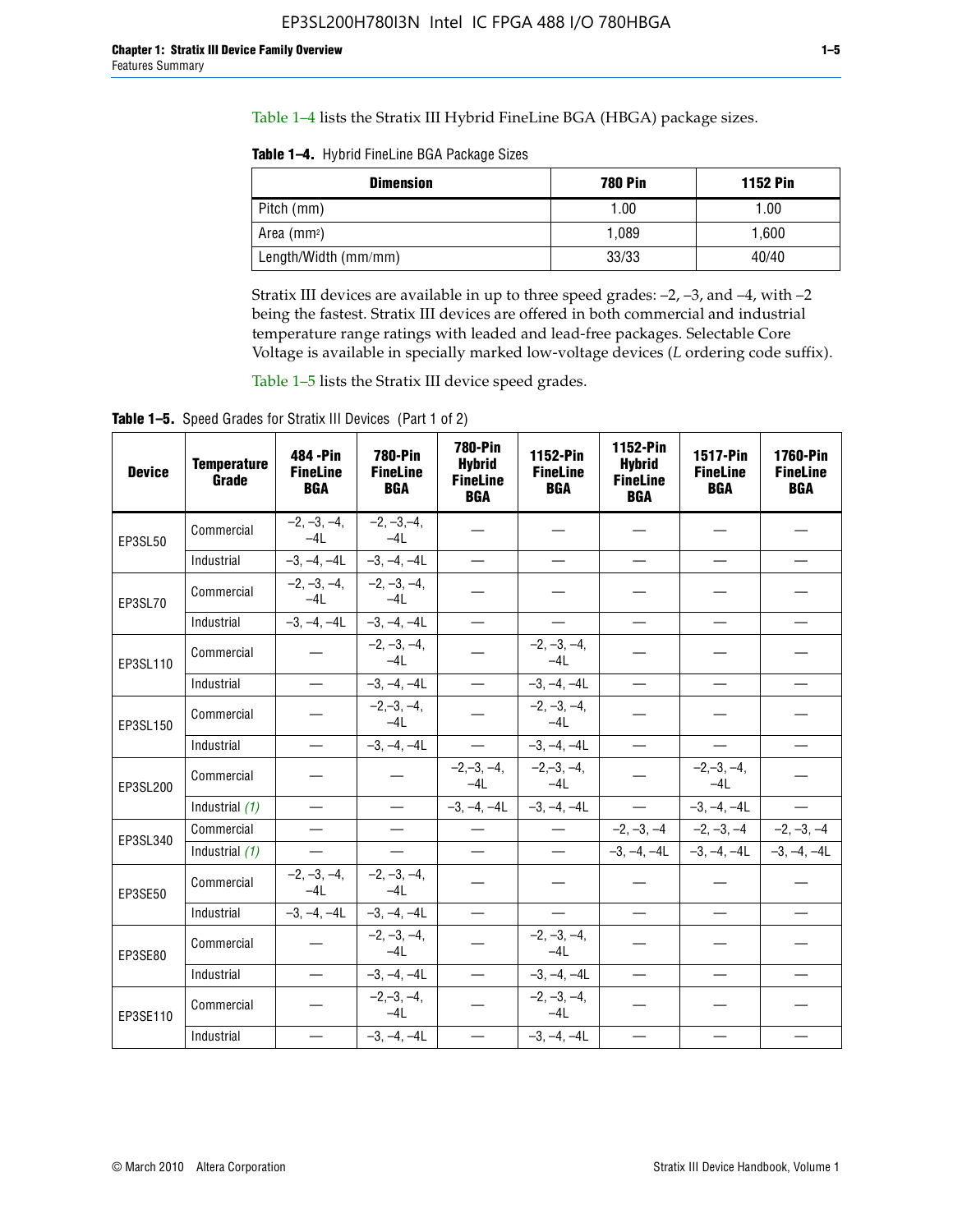| <b>Device</b> | <b>Temperature</b><br>Grade | 484 - Pin<br><b>FineLine</b><br><b>BGA</b> | <b>780-Pin</b><br><b>FineLine</b><br><b>BGA</b> | <b>780-Pin</b><br><b>Hybrid</b><br><b>FineLine</b><br><b>BGA</b> | <b>1152-Pin</b><br><b>FineLine</b><br><b>BGA</b> | <b>1152-Pin</b><br><b>Hybrid</b><br><b>FineLine</b><br><b>BGA</b> | <b>1517-Pin</b><br><b>FineLine</b><br><b>BGA</b> | <b>1760-Pin</b><br><b>FineLine</b><br><b>BGA</b> |
|---------------|-----------------------------|--------------------------------------------|-------------------------------------------------|------------------------------------------------------------------|--------------------------------------------------|-------------------------------------------------------------------|--------------------------------------------------|--------------------------------------------------|
| EP3SE260      | Commercial                  |                                            |                                                 | $-2, -3, -4,$<br>$-4L$                                           | $-2, -3, -4,$<br>$-4L$                           |                                                                   | $-2, -3, -4,$<br>$-4L$                           |                                                  |
|               | Industrial $(1)$            |                                            |                                                 | $-3, -4, -4L$                                                    | $-3, -4, -4L$                                    |                                                                   | $-3, -4, -4L$                                    |                                                  |

**Table 1–5.** Speed Grades for Stratix III Devices (Part 2 of 2)

**Note to Table 1–5:**

(1) For EP3SL340, EP3SL200, and EP3SE260 devices, the industrial junction temperature range for –4L is 0–100°C, regardless of supply voltage.

# **Architecture Features**

The following section describes the various features of the Stratix III family FPGAs.

#### **Logic Array Blocks and Adaptive Logic Modules**

The Logic Array Block (LAB) is composed of basic building blocks known as Adaptive Logic Modules (ALMs) that can be configured to implement logic, arithmetic, and register functions. Each LAB consists of ten ALMs, carry chains, shared arithmetic chains, LAB control signals, local interconnect, and register chain connection lines. ALMs are part of a unique, innovative logic structure that delivers faster performance, minimizes area, and reduces power consumption. ALMs expand the traditional 4-input look-up table architecture to 7 inputs, increasing performance by reducing LEs, logic levels, and associated routing. In addition, ALMs maximize DSP performance with dedicated functionality to efficiently implement adder trees and other complex arithmetic functions. The Quartus II Compiler places associated logic in an LAB or adjacent LABs, allowing the use of local, shared arithmetic chain, and register chain connections for performance and area efficiency.

The Stratix III LAB has a new derivative called Memory LAB (or MLAB), which adds SRAM memory capability to the LAB. MLAB is a superset of the LAB and includes all LAB features. MLABs support a maximum of 320 bits of simple dual-port Static Random Access Memory (SRAM). Each ALM in an MLAB can be configured as a 16×2 block, resulting in a configuration of 16×20 simple dual port SRAM block. MLAB and LAB blocks always co-exist as pairs in all Stratix III families, allowing up to 50% of the logic (LABs) to be traded for memory (MLABs).



f For more information about LABs and ALMs, refer to the *[Logic Array Blocks and](http://www.altera.com/literature/hb/stx3/stx3_siii51002.pdf)  [Adaptive Logic Modules in Stratix III Devices](http://www.altera.com/literature/hb/stx3/stx3_siii51002.pdf)* chapter.



For more information about MLAB modes, features and design considerations, refer to the *[TriMatrix Embedded Memory Blocks in Stratix III Devices](http://www.altera.com/literature/hb/stx3/stx3_siii51004.pdf)* chapter.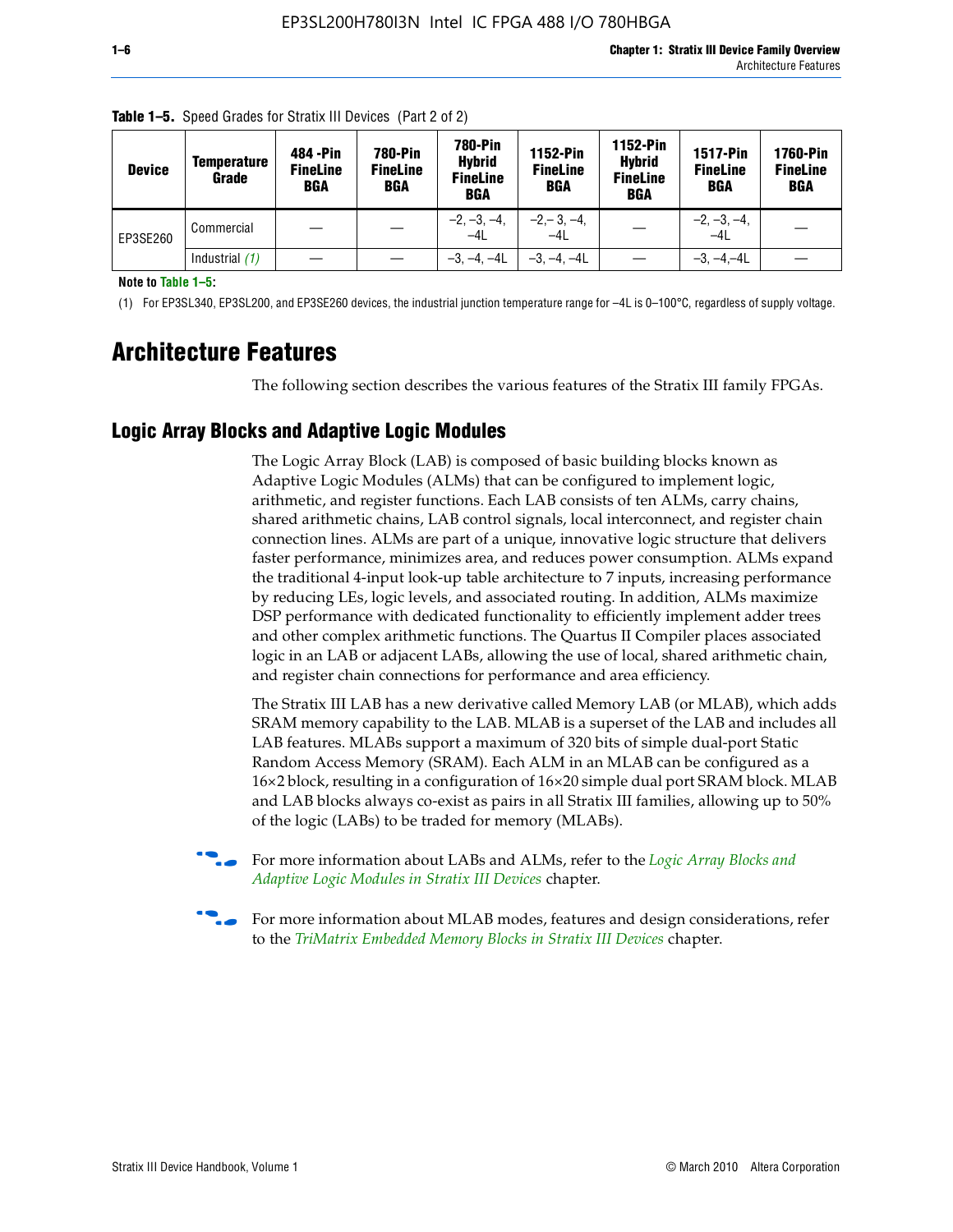#### **MultiTrack Interconnect**

In the Stratix III architecture, connections between ALMs, TriMatrix memory, DSP blocks, and device I/O pins are provided by the MultiTrack interconnect structure with DirectDrive technology. The MultiTrack interconnect consists of continuous, performance-optimized row and column interconnects that span fixed distances. A routing structure with fixed length resources for all devices allows predictable and repeatable performance when migrating through different device densities. The MultiTrack interconnect provides 1-hop connection to 34 adjacent LABs, 2-hop connections to 96 adjacent LABs and 3-hop connections to 160 adjacent LABs.

DirectDrive technology is a deterministic routing technology that ensures identical routing resource usage for any function regardless of placement in the device. The MultiTrack interconnect and DirectDrive technology simplify the integration stage of block-based designing by eliminating the reoptimization cycles that typically follow design changes and additions. The Quartus II Compiler also automatically places critical design paths on faster interconnects to improve design performance.

#### **For more information, refer to the** *[MultiTrack Interconnect in Stratix III Devices](http://www.altera.com/literature/hb/stx3/stx3_siii51003.pdf)* **chapter.**

#### **TriMatrix Embedded Memory Blocks**

TriMatrix embedded memory blocks provide three different sizes of embedded SRAM to efficiently address the needs of Stratix III FPGA designs. TriMatrix memory includes the following blocks:

- 320-bit MLAB blocks optimized to implement filter delay lines, small FIFO buffers, and shift registers
- 9-Kbit M9K blocks that can be used for general purpose memory applications
- 144-Kbit M144K blocks that are ideal for processor code storage, packet and video frame buffering

Each embedded memory block can be independently configured to be a single- or dual-port RAM, ROM, or shift register via the Quartus II MegaWizard™ Plug-In Manager. Multiple blocks of the same type can also be stitched together to produce larger memories with minimal timing penalty. TriMatrix memory provides up to 16,272 Kbits of embedded SRAM at up to 600 MHz operation.

For more information about TriMatrix memory blocks, modes, features, and design considerations, refer to the *[TriMatrix Embedded Memory Blocks in Stratix III Devices](http://www.altera.com/literature/hb/stx3/stx3_siii51004.pdf)* chapter.

#### **DSP Blocks**

Stratix III devices have dedicated high-performance digital signal processing (DSP) blocks optimized for DSP applications requiring high data throughput. Stratix III devices provide you with the ability to implement various high-performance DSP functions easily. Complex systems such as WiMAX, 3GPP WCDMA, CDMA2000, voice over Internet Protocol (VoIP), H.264 video compression, and high-definition television (HDTV) require high-performance DSP blocks to process data. These system designs typically use DSP blocks to implement finite impulse response (FIR) filters, complex FIR filters, infinite impulse response (IIR) filters, fast Fourier transform (FFT) functions, and discrete cosine transform (DCT) functions.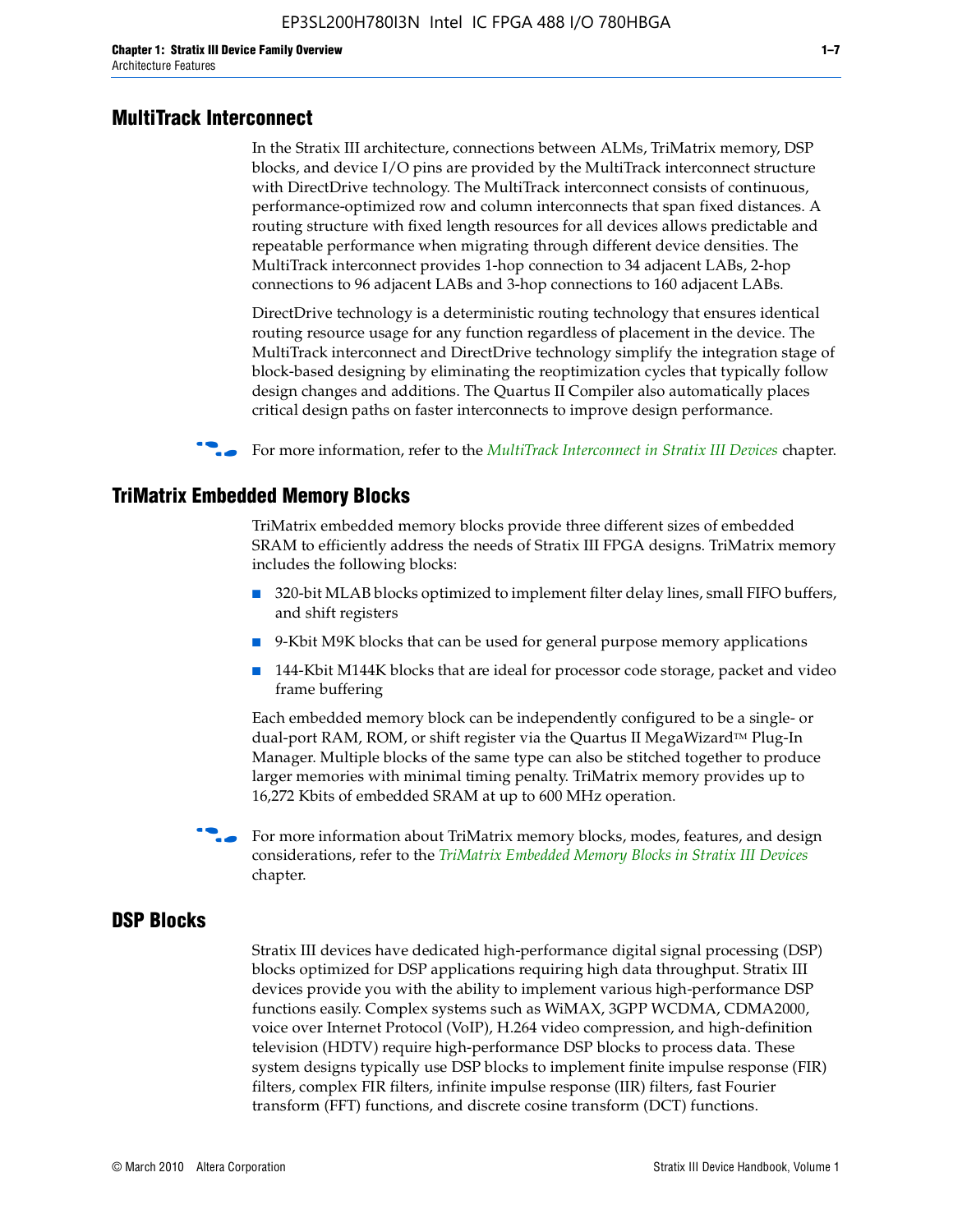Stratix III devices have up to 112 DSP blocks. The architectural highlights of the Stratix III DSP block are the following:

- High-performance, power optimized, fully pipelined multiplication operations
- Native support for 9-bit, 12-bit, 18-bit, and 36-bit word lengths
- Native support for 18-bit complex multiplications
- Efficient support for floating point arithmetic formats (24-bit for Single Precision and 53-bit for Double Precision)
- Signed and unsigned input support
- Built-in addition, subtraction, and accumulation units to efficiently combine multiplication results
- Cascading 18-bit input bus to form tap-delay lines
- Cascading 44-bit output bus to propagate output results from one block to the next block
- Rich and flexible arithmetic rounding and saturation units
- Efficient barrel shifter support
- Loopback capability to support adaptive filtering

DSP block multipliers can optionally feed an adder/subtractor or accumulator in the block depending on user configuration. This option saves ALM routing resources and increases performance, because all connections and blocks are inside the DSP block. Additionally, the DSP Block input registers can efficiently implement shift registers for FIR filter applications, and the Stratix III DSP blocks support rounding and saturation. The Quartus II software includes megafunctions that control the mode of operation of the DSP blocks based on user parameter settings.

f For more information, refer to the *[DSP Blocks in Stratix III Devices](http://www.altera.com/literature/hb/stx3/stx3_siii51005.pdf)* chapter.

#### **Clock Networks and PLLs**

Stratix III devices provide dedicated Global Clock Networks (GCLKs), Regional Clock Networks (RCLKs), and Periphery Clock Networks (PCLKs). These clocks are organized into a hierarchical clock structure that provides up to 104 unique clock domains (16 GCLK + 88 RCLK) within the Stratix III device and allows for up to 38 (16 GCLK + 22 RCLK) unique GCLK/RCLK clock sources per device quadrant.

Stratix III devices deliver abundant PLL resources with up to 12 PLLs per device and up to 10 outputs per PLL. Every output can be independently programmed, creating a unique, customizable clock frequency. Inherent jitter filtration and fine granularity control over multiply, divide ratios, and dynamic phase-shift reconfiguration provide the high-performance precision required in today's high-speed applications. Stratix III PLLs are feature rich, supporting advanced capabilities such as clock switchover, reconfigurable phase shift, PLL reconfiguration, and reconfigurable bandwidth. PLLs can be used for general-purpose clock management supporting multiplication, phase shifting, and programmable duty cycle. Stratix III PLLs also support external feedback mode, spread-spectrum input clock tracking, and post-scale counter cascading.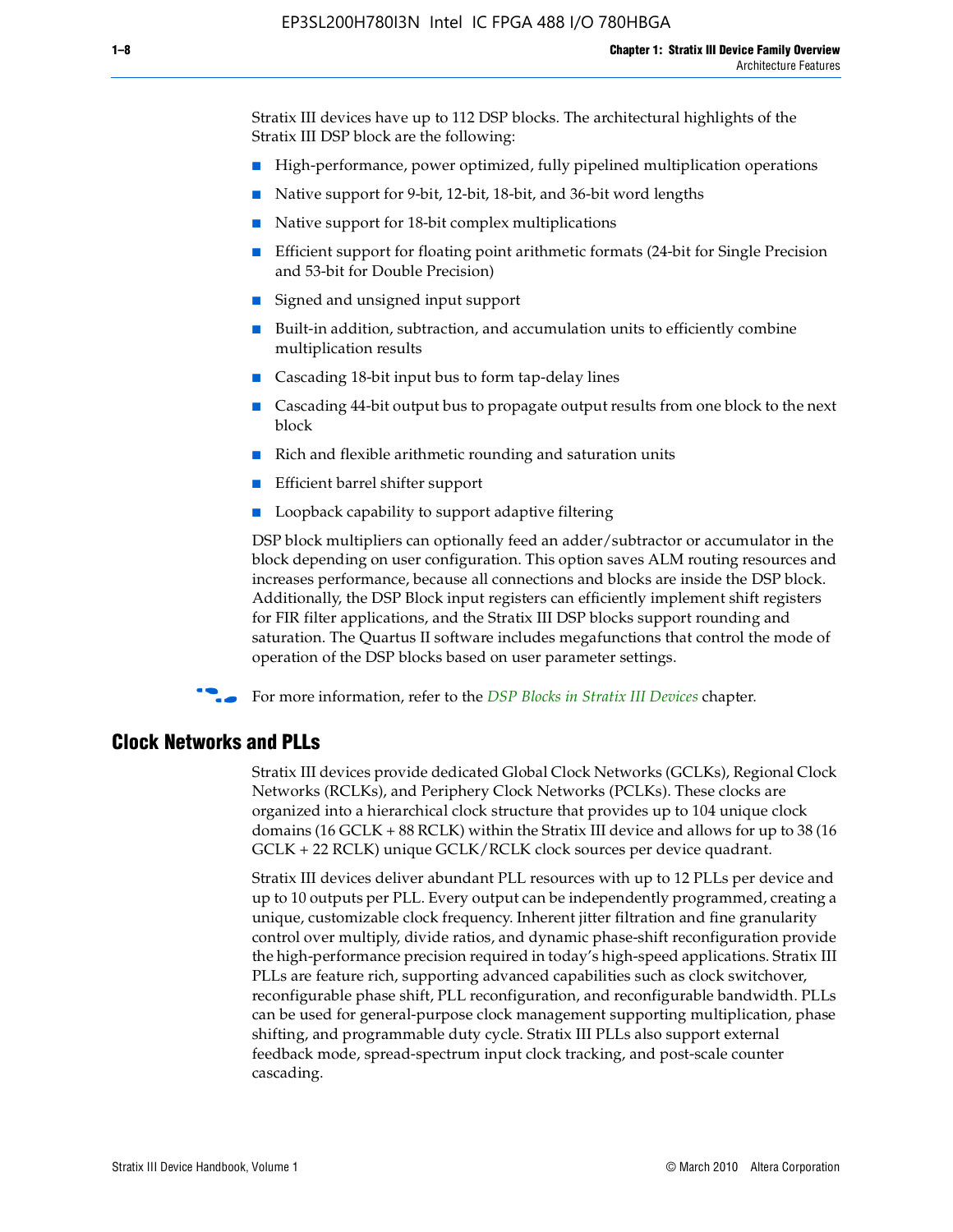f For more information, refer to the *[Clock Networks and PLLs in Stratix III Devices](http://www.altera.com/literature/hb/stx3/stx3_siii51006.pdf)* chapter.

## **I/O Banks and I/O Structure**

Stratix III devices contain up to 24 modular I/O banks, each of which contains 24, 32, 36, 40, or 48 I/Os. This modular bank structure improves pin efficiency and eases device migration. The I/O banks contain circuitry to support external memory interfaces at speeds up to 533 MHz and high-speed differential I/O interfaces meeting up to 1.6 Gbps performance. It also supports high-speed differential inputs and outputs running at speeds up to 800 MHz.

Stratix III devices support a wide range of industry I/O standards, including single-ended, voltage referenced single-ended, and differential I/O standards. The Stratix III I/O supports programmable bus hold, programmable pull-up resistor, programmable slew rate, programmable drive strength, programmable output delay control, and open-drain output. Stratix III devices also support on-chip series  $(R<sub>s</sub>)$  and on-chip parallel  $(R_T)$  termination with auto calibration for single-ended I/O standards and on-chip differential termination  $(R_D)$  for LVDS I/O standards on Left/Right I/O banks. Dynamic OCT is also supported on bi-directional I/O pins in all I/O banks.

**For more information, refer to the** *[Stratix III Device I/O Features](http://www.altera.com/literature/hb/stx3/stx3_siii51007.pdf)* **chapter.** 

## **External Memory Interfaces**

The Stratix III I/O structure has been completely redesigned to provide flexibility and enable high-performance support for existing and emerging external memory standards such as DDR, DDR2, DDR3, QDR II, QDR II+, and RLDRAM II at frequencies of up to 533 MHz.

Packed with features such as dynamic on-chip termination, trace mismatch compensation, read/write leveling, half-rate registers, and 4-to 36-bit programmable DQ group widths, Stratix III I/Os supply the built-in functionality required for rapid and robust implementation of external memory interfaces. Double data-rate support is found on all sides of the Stratix III device. Stratix III devices provide an efficient architecture to quickly and easily fit wide external memory interfaces exactly where you want them.

A self-calibrating soft IP core (ALTMEMPHY), optimized to take advantage of the Stratix III device I/O, along with the Quartus II timing analysis tool (TimeQuest), provide the total solution for the highest reliable frequency of operation across process voltage and temperature.

f For more information about external memory interfaces, refer to the *[External Memory](http://www.altera.com/literature/hb/stx3/stx3_siii51008.pdf)  [Interfaces in Stratix III Devices](http://www.altera.com/literature/hb/stx3/stx3_siii51008.pdf)* chapter.

#### **High-Speed Differential I/O Interfaces with DPA**

Stratix III devices contain dedicated circuitry for supporting differential standards at speeds up to 1.6 Gbps. The high-speed differential I/O circuitry supports the following high-speed I/O interconnect standards and applications: Utopia IV, SPI-4.2, SFI-4, 10 Gigabit Ethernet XSBI, Rapid I/O, and NPSI. Stratix III devices support 2×, 4×, 6×, 7×, 8×, and 10× SERDES modes for high-speed differential I/O interfaces and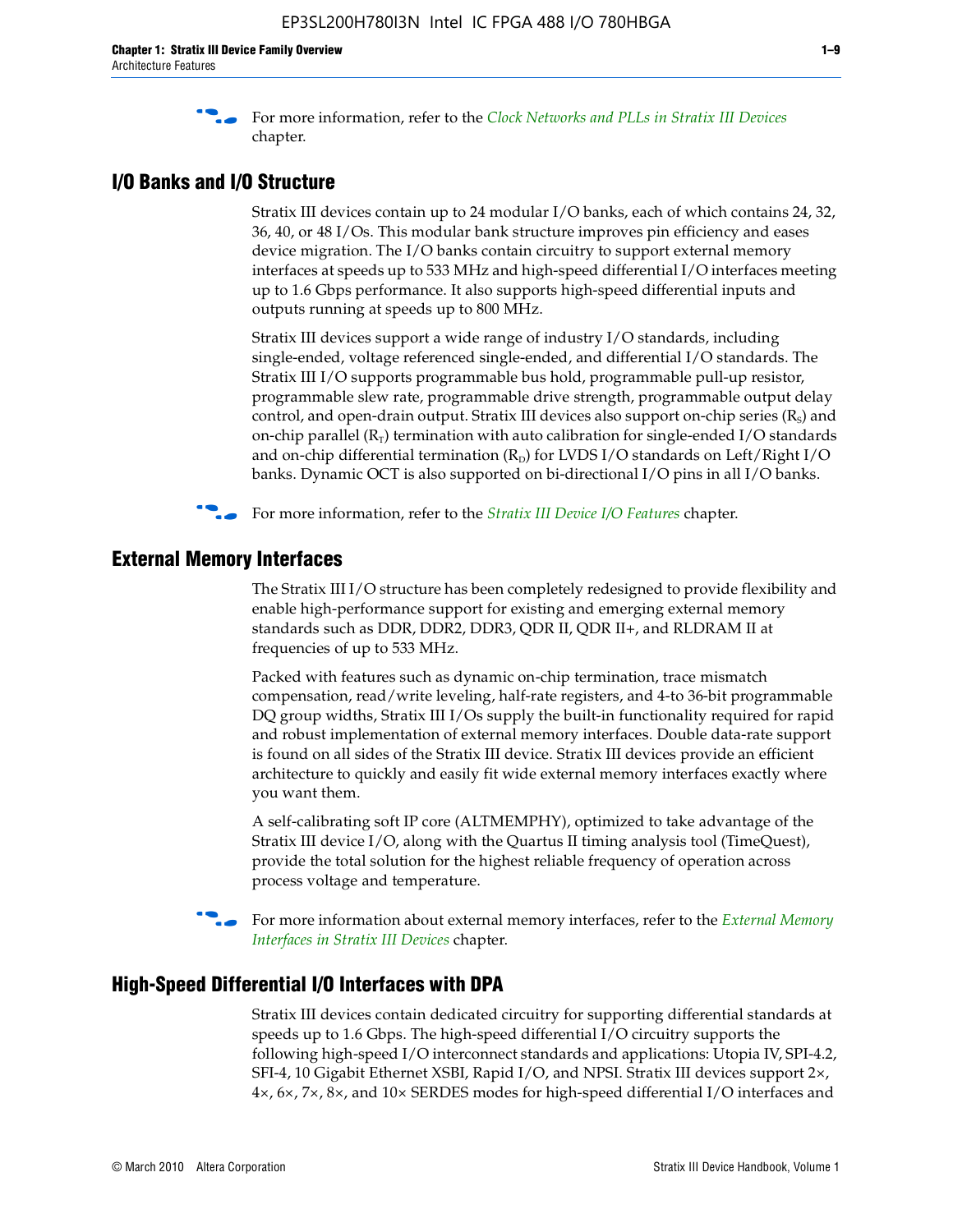4×, 6×, 7×, 8×, and 10× SERDES modes when using the dedicated DPA circuitry. DPA minimizes bit errors, simplifies PCB layout and timing management for high-speed data transfer, and eliminates channel-to-channel and channel-to-clock skew in high-speed data transmission systems. Soft CDR can also be implemented, enabling low-cost 1.6-Gbps clock embedded serial links.

Stratix III devices have the following dedicated circuitry for high-speed differential I/O support:

- Differential I/O buffer
- Transmitter serializer
- Receiver deserializer
- Data realignment
- Dynamic phase aligner (DPA)
- Soft CDR functionality
- Synchronizer (FIFO buffer)
- PLLs

**for more information, refer to the** *High Speed Differential I/O Interfaces with DPA in [Stratix III Devices](http://www.altera.com/literature/hb/stx3/stx3_siii51009.pdf)* chapter.

#### **Hot Socketing and Power-On Reset**

Stratix III devices are hot-socketing compliant. Hot socketing is also known as hot plug-in or hot swap, and power sequencing support without the use of any external devices. Robust on-chip hot-socketing and power-sequencing support ensures proper device operation independent of the power-up sequence. You can insert or remove a Stratix III board in a system during system operation without causing undesirable effects to the running system bus or the board that was inserted into the system.

The hot-socketing feature makes it easier to use Stratix III devices on PCBs that also contain a mixture of 3.3-V, 3.0-V, 2.5-V, 1.8-V, 1.5-V, and 1.2-V devices. With the Stratix III hot socketing feature, you do not need to ensure a specific power-up sequence for each device on the board.

f For more information, refer to the *[Hot Socketing and Power-On Reset in Stratix III](http://www.altera.com/literature/hb/stx3/stx3_siii51010.pdf)  [Device](http://www.altera.com/literature/hb/stx3/stx3_siii51010.pdf)s* chapter.

#### **Configuration**

Stratix III devices are configured using one of the following four configuration schemes:

- Fast passive parallel (FPP)
- Fast active serial (AS)
- Passive serial (PS)
- Joint Test Action Group (JTAG)

All configuration schemes use either an external controller (for example, a  $MAX<sup>®</sup>$  II device or microprocessor), a configuration device, or a download cable.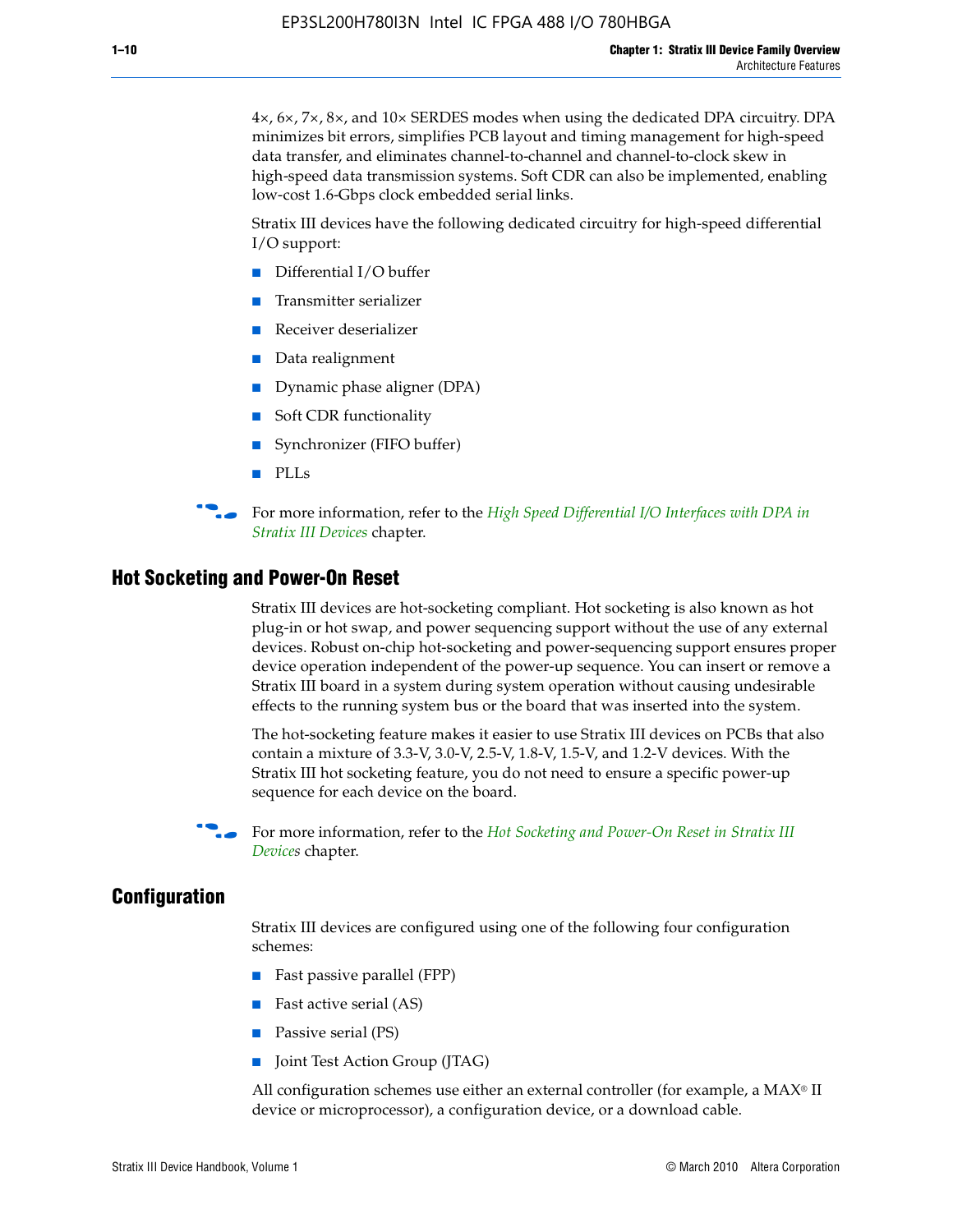Stratix III devices support configuration data decompression, which saves configuration memory space and time. This feature allows you to store compressed configuration data in configuration devices or other memory and transmit this compressed bitstream to Stratix III devices. During configuration, the Stratix III device decompresses the bitstream in real time and programs its SRAM cells.

Stratix III devices support decompression in the FPP when using a MAX II device/microprocessor plus flash, fast AS, and PS configuration schemes. The Stratix III decompression feature is not available in the FPP when using the enhanced configuration device and JTAG configuration schemes.

For more information, refer to the *[Configuring Stratix III Devices](http://www.altera.com/literature/hb/stx3/stx3_siii51011.pdf)* chapter.

#### **Remote System Upgrades**

Stratix III devices feature remote system upgrade capability, allowing error-free deployment of system upgrades from a remote location securely and reliably. Soft logic (either the Nios embedded processor or user logic) implemented in a Stratix III device can download a new configuration image from a remote location, store it in configuration memory, and direct the dedicated remote system upgrade circuitry to initiate a reconfiguration cycle. The dedicated circuitry performs error detection during and after the configuration process, and can recover from an error condition by reverting back to a safe configuration image, and provides error status information. This dedicated remote system upgrade circuitry is unique to Stratix series FPGAs and helps to avoid system downtime.



**For more information, refer to the** *[Remote System Upgrades with Stratix III Devices](http://www.altera.com/literature/hb/stx3/stx3_siii51012.pdf)* chapter.

#### **IEEE 1149.1 (JTAG) Boundary-Scan Testing**

Stratix III devices support the JTAG IEEE Std. 1149.1 specification. The Boundary-Scan Test (BST) architecture offers the capability to test pin connections without using physical test probes and capture functional data while a device is operating normally. Boundary-scan cells in the Stratix III device can force signals onto pins or capture data from pin or logic array signals. Forced test data is serially shifted into the boundary-scan cells. Captured data is serially shifted out and externally compared to expected results. In addition to BST, you can use the IEEE Std. 1149.1 controller for Stratix III device in-circuit reconfiguration (ICR).

For more information, refer to the *IEEE 1149.1 (JTAG) Boundary Scan Testing in [Stratix III Devices](http://www.altera.com/literature/hb/stx3/stx3_siii51013.pdf)* chapter.

#### **Design Security**

Stratix III devices are high-density, high-performance FPGAs with support for 256-bit volatile and non-volatile security keys to protect designs against copying, reverse engineering, and tampering. Stratix III devices have the ability to decrypt a configuration bitstream using the Advanced Encryption Standard (AES) algorithm, an industry standard encryption algorithm that is FIPS-197 certified and requires a 256-bit security key.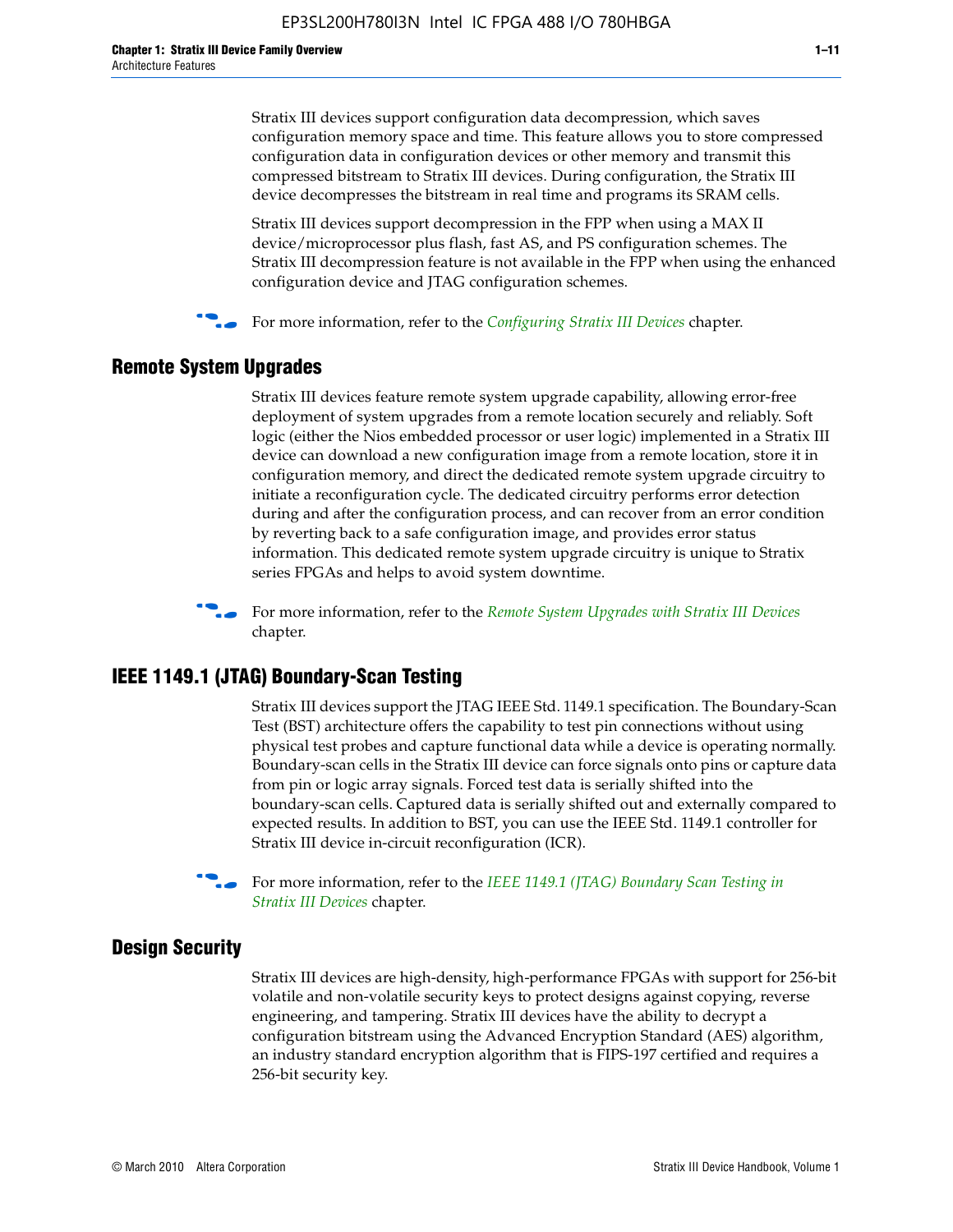The design security feature is available when configuring Stratix III FPGAs using the fast passive parallel (FPP) configuration mode with an external host (such as a MAX II device or microprocessor), or when using fast active serial (AS) or passive serial (PS) configuration schemes.

f For more information about the design security feature, refer to the *[Design Security in](http://www.altera.com/literature/hb/stx3/stx3_siii51014.pdf)  [Stratix III Devices](http://www.altera.com/literature/hb/stx3/stx3_siii51014.pdf)* chapter.

#### **SEU Mitigation**

Stratix III devices have built-in error detection circuitry to detect data corruption due to soft errors in the configuration random-access memory (CRAM) cells. This feature allows all CRAM contents to be read and verified continuously during user mode operation to match a configuration-computed CRC value. The enhanced CRC circuit and frame-based configuration architecture allows detection and location of multiple, single, and adjacent bit errors which, in conjunction with a soft circuit supplied as a reference design, allows don't-care soft errors in the CRAM to be ignored during device operation. This provides a steep decrease in the effective soft error rate, increasing system reliability.

On-chip memory block SEU mitigation is also offered using the ninth bit and a configurable megafunction in the Quartus II software for MLAB and M9K blocks while the M144K memory blocks have built-in error correction code (ECC) circuitry.

For more information about the dedicated error detection circuitry, refer to the *SEU [Mitigation in Stratix III Devices](http://www.altera.com/literature/hb/stx3/stx3_siii51015.pdf)* chapter.

#### **Programmable Power**

Stratix III delivers Programmable Power, the only FPGA with user programmable power options balancing today's power and performance requirements. Stratix III devices utilize the most advanced power-saving techniques, including a variety of process, circuit, and architecture optimizations and innovations. In addition, user controllable power reduction techniques provide an optimal balance of performance and power reduction specific for each design configured into the Stratix III FPGA. The Quartus II software (starting from version 6.1) automatically optimizes designs to meet the performance goals while simultaneously leveraging the programmable power-saving options available in the Stratix III FPGA without the need for any changes to the design flow.

For more information about Programmable Power in Stratix III devices, refer to the following documents:

- *[Programmable Power and Temperature Sensing Diode in Stratix III Devices](http://www.altera.com/literature/hb/stx3/stx3_siii51016.pdf) chapter*
- *[AN 437: Power Optimization in Stratix III FPGAs](http://www.altera.com/literature/an/AN437.pdf)*
- *[Stratix III Programmable Power White Paper](http://www.altera.com/literature/wp/wp-01006.pdf)*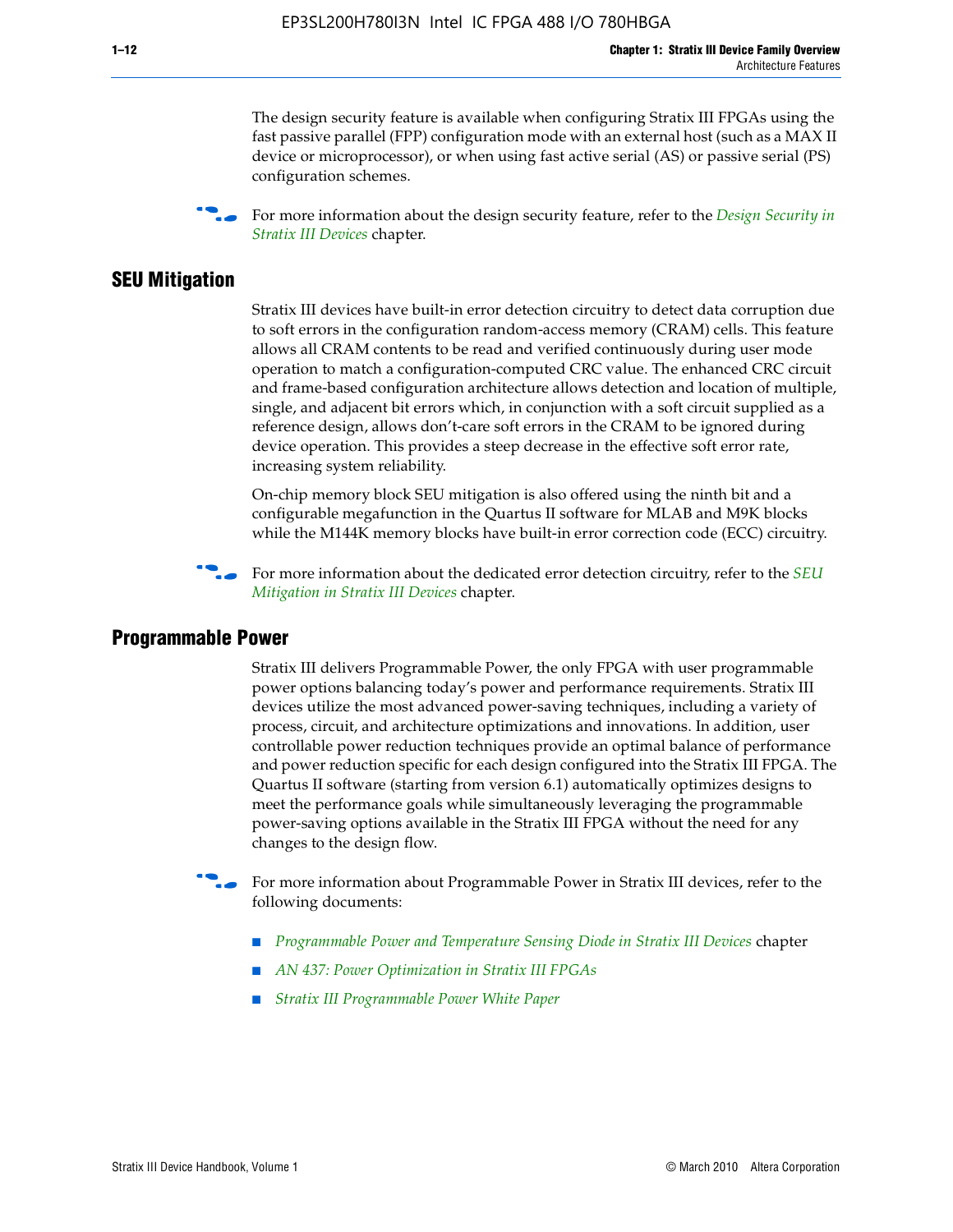## **Signal Integrity**

Stratix III devices simplify the challenge of signal integrity through a number of chip, package, and board level enhancements to enable efficient high-speed data transfer into and out of the device. These enhancements include:

- 8:1:1 user I/O/Gnd/V<sub>cc</sub> ratio to reduce the loop inductance in the package
- Dedicated power supply for each I/O bank, limit of I/Os is 24 to 48 I/Os per bank, to help limit simultaneous switching noise
- Programmable slew-rate support with up to four settings to match desired I/O standard, control noise, and overshoot
- Programmable output-current drive strength support with up to six settings to match desired I/O standard performance
- Programmable output-delay support to control rise/fall times and adjust duty cycle, compensate for skew, and reduce simultaneous switching outputs (SSO) noise
- Dynamic OCT with auto calibration support for series and parallel OCT and differential OCT support for LVDS I/O standard on the left/right banks
- For mor[e](http://www.altera.com/literature/hb/qts/quartusii_handbook.pdf) information about SI support in the Quartus II software, refer to the *[Quartus II Handbook](http://www.altera.com/literature/hb/qts/quartusii_handbook.pdf)*.

For more information about how to use the various configuration, PLL, external memory interfaces, I/O, high-speed differential I/O, power, and JTAG pins, refer to the *[Stratix III Device Family Pin Connection Guidelines](http://www.altera.com/literature/dp/stx3/PCG-01004.pdf)*.

# **Reference and Ordering Information**

The following section describes Stratix III device software support and ordering information.

### **Software Support**

Stratix III devices are supported by the Altera Quartus II design software, version 6.1 and later, which provides a comprehensive environment for system-on-a-programmable-chip (SOPC) design. The Quartus II software includes HDL and schematic design entry, compilation and logic synthesis, full simulation and advanced timing analysis, SignalTap® II logic analyzer, and device configuration.

**For more information about the [Quartus II](http://www.altera.com/literature/hb/qts/quartusii_handbook.pdf) software features, refer to the** *Quartus II* **<b>Fig. 7** *[Handbook](http://www.altera.com/literature/hb/qts/quartusii_handbook.pdf)*.

The Quartus II software supports a variety of operating systems. The specific operating system for the Quartus II software can be obtained from the Quartus II **Readme.txt** file or the *[Operating System Support](http://www.altera.com/support/software/os_support/oss-index.html)* section of the Altera website. It also supports seamless integration with industry-leading EDA tools through the NativeLink® interface.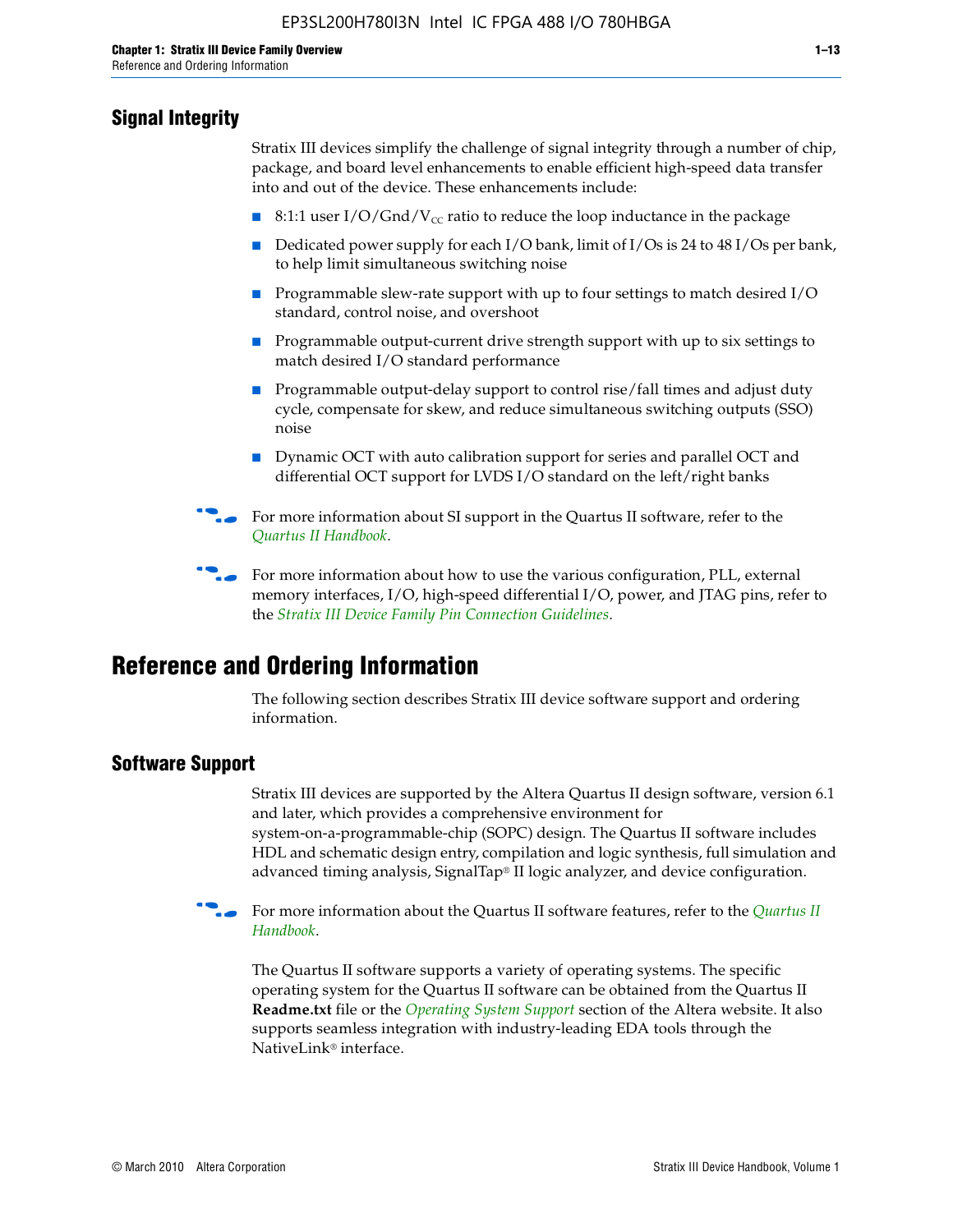## **Ordering Information**

Figure 1–1 shows the ordering codes for Stratix III devices.

For more information about a specific package, refer to the *Stratix III Device Package [Information](http://www.altera.com/literature/hb/stx3/stx3_siii51017.pdf)* chapter.





# **[C](http://www.altera.com/literature/hb/stx3/stx3_siii51012.pdf)hapter Revision History**

Table 1–6 lists the revision history for this chapter.

| <b>Table 1–6.</b> Chapter Revision History (Part 1 of 2) |  |  |  |  |  |
|----------------------------------------------------------|--|--|--|--|--|
|----------------------------------------------------------|--|--|--|--|--|

| <b>Date</b>       | <b>Version</b> | <b>Changes Made</b>                                          |
|-------------------|----------------|--------------------------------------------------------------|
|                   |                | Updated for the Quartus II software version 9.1 SP2 release: |
| <b>March 2010</b> | 1.8            | <b>u</b> Updated Table $1-2$ .                               |
|                   |                | ■ Updated "I/O Banks and I/O Structure" section.             |
| May 2009          | 1.7            | Updated "Software" and "Signal Integrity" sections.          |
|                   |                | Updated "Features" section.                                  |
| February 2009     | 1.6            | <b>u</b> Updated Table $1-1$ .                               |
|                   |                | Removed "Referenced Documents" section.                      |
|                   |                | ■ Updated "Features" section.                                |
| October 2008      | 1.5            | ■ Updated Table 1–1 and Table 1–5.                           |
|                   |                | <b>Updated New Document Format.</b>                          |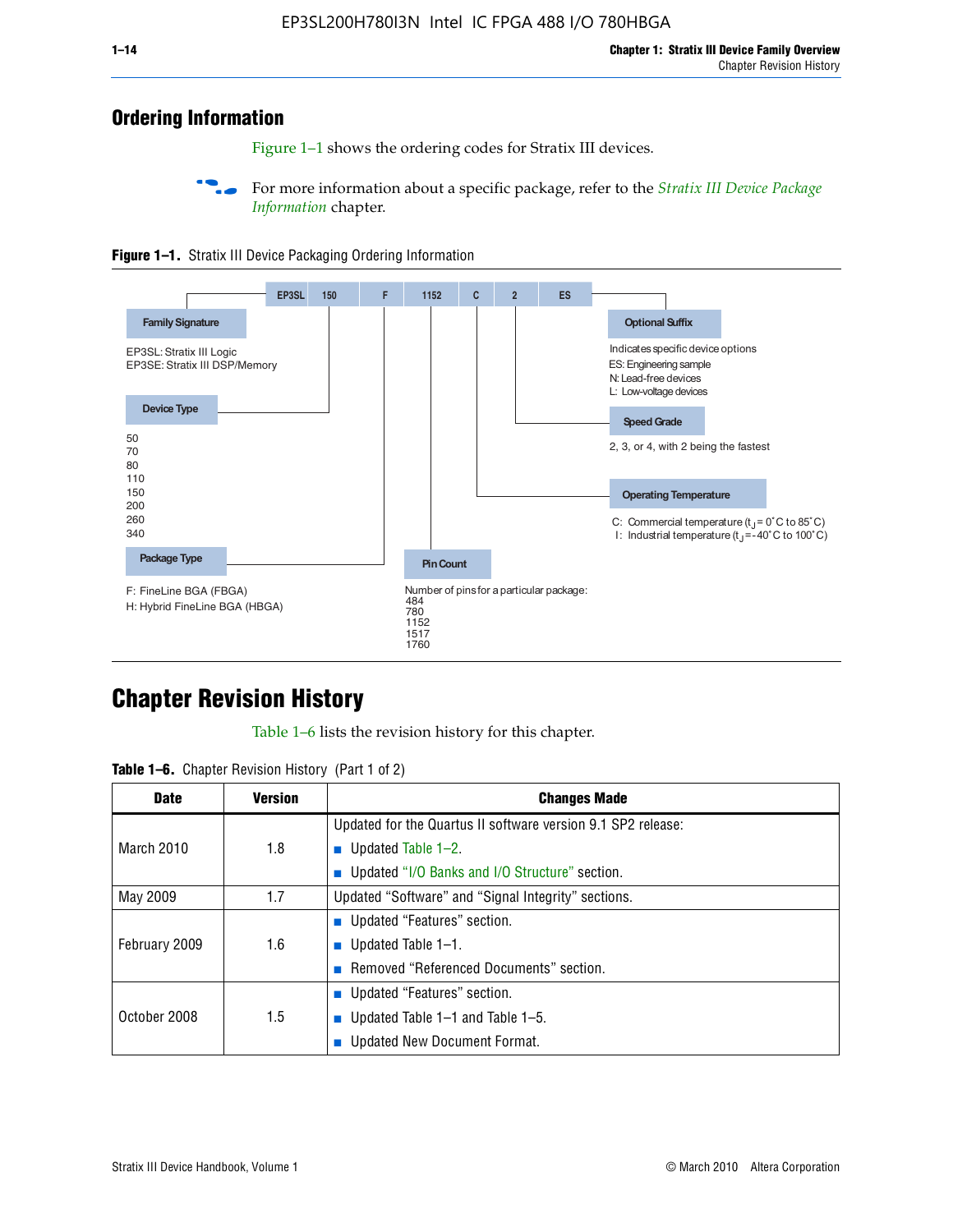#### Table 1–6. Chapter Revision History (Part 2 of 2)

| <b>Date</b>   | <b>Version</b> | <b>Changes Made</b>                                                                             |
|---------------|----------------|-------------------------------------------------------------------------------------------------|
|               |                | <b>Updated "Introduction".</b>                                                                  |
|               |                | ■ Updated Table $1-1$ .                                                                         |
|               | 1.4            | Updated Table 1-2.                                                                              |
| May 2008      |                | Added Table 1-5.<br>ш                                                                           |
|               |                | ■ Updated "Reference and Ordering Information".                                                 |
|               |                | Updated package type information in Figure 1-1.                                                 |
| November 2007 | 1.3            | ■ Updated Table $1-1$ .                                                                         |
|               |                | ■ Updated Table $1-2$ .                                                                         |
|               |                | ■ Minor typo fixes.                                                                             |
| October 2007  | 1.2            | Added Table 1-4.<br>ш                                                                           |
|               |                | Added section "Referenced Documents".                                                           |
|               |                | Added live links for references.                                                                |
| May 2007      | 1.1            | Minor formatting changes, fixed PLL numbers and ALM, LE and MLAB bit counts in<br>Table $1-1$ . |
| November 2006 | 1.0            | Initial Release.                                                                                |